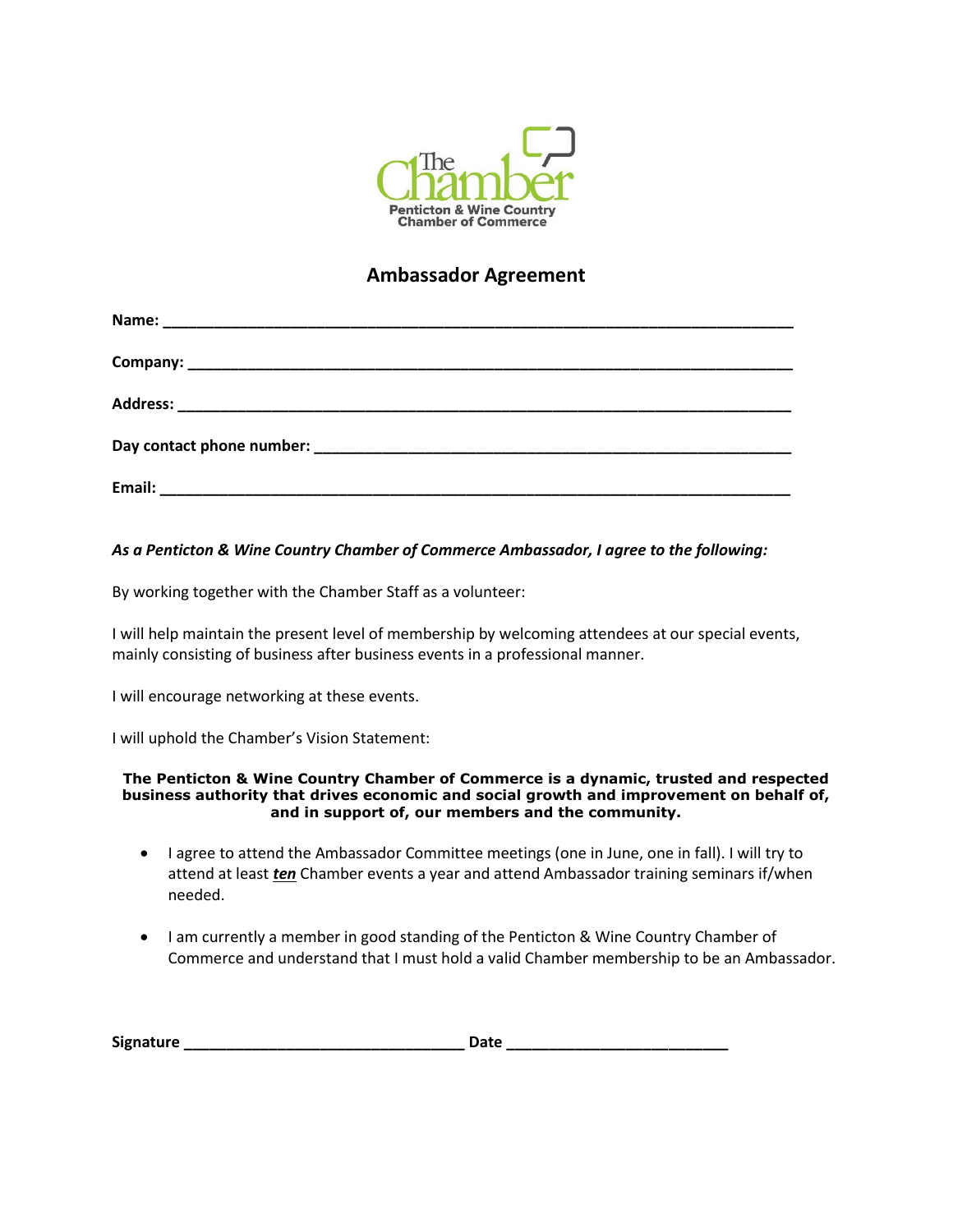

# **Ambassador Committee Policy and Procedures**

It is the intent of the Penticton & Wine Country Chamber of Commerce to assist our members in promoting their individual businesses to the greatest extent possible within Chamber guidelines.

The Penticton & Wine Country Chamber of Commerce Vision Statement is:

## **The Penticton & Wine Country Chamber of Commerce is a dynamic, trusted and respected business authority that drives economic and social growth and improvement on behalf of, and in support of, our members and the community.**

The Ambassador Committee was established for that purpose. Chamber Ambassadors serve as the viable and visible "goodwill arm" of the Chamber. They are instrumental in the promotion of the Chamber and its members and constantly set a positive stage for new membership growth and retention of existing members.

Primary functions of a Chamber Ambassador include:

- Help maintain the present level of membership through personal contact with members, by helping at special Chamber events, Business After Business\* & Chamber Luncheons (luncheons are not mandatory for Ambassadors to attend as a paying guest). Ambassadors encourage networking by approaching attendees, introducing themselves as a Chamber of Commerce Ambassador, welcoming them to the event, and "working" the room with them. (\*Business after Business is the main function that Ambassadors attend on a regular basis. Ambassadors also meet and greet at the door of the host business that is holding the event.)
- Chamber Ambassadors are encouraged to promote the Chamber to businesses in the area by inviting them to our events, and introducing them around.
- Ambassadors encourage non-members to become members of the Chamber if/when applicable.
- Work with the staff of the Chamber of Commerce by keeping them informed of any new prospects, or if a current Chamber member has a particular issue or concern.